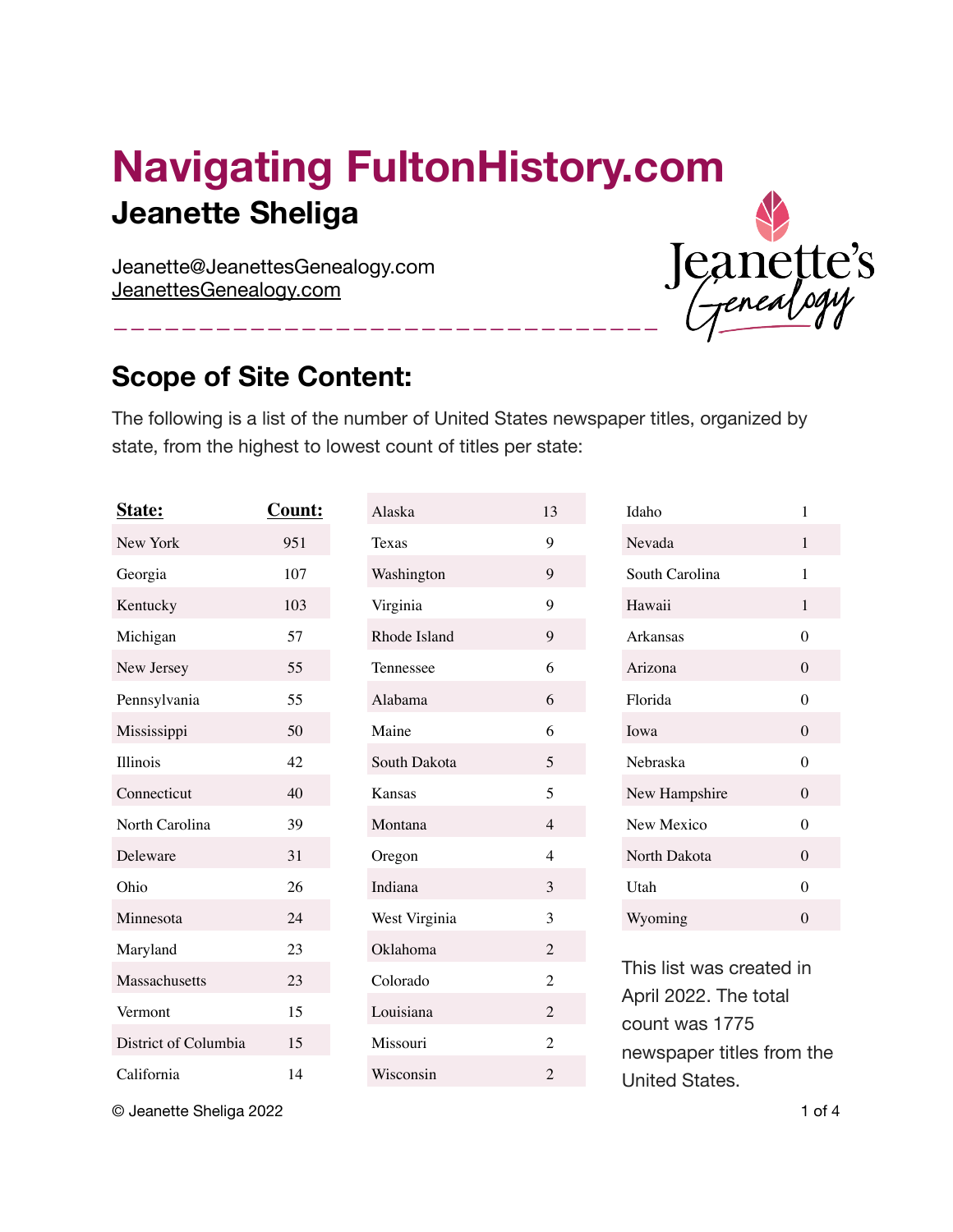# **Search Options:**

**Boolean:** This allows the ability to set parameters of the search request. Examples shown in a later section of the handout.

——————————————————————————————————————————

- **All of the Words:** This would return results that have both *bowling* and *ball* on the page, but not necessarily next to each other.
- **Any of the Words:** This would return results that have *bowling* and/or *ball* somewhere on the page.
- **The Exact Phrase:** This is the same as putting quotation marks around "*bowling ball.*" The results will only return the words next to each other as they were within the quotation marks.

#### **Wildcards:**

- $* =$  Any number of characters.
- ? = Single character.

#### **Sort Type:**

- Hits = This is the default setting. Will sort the search results by the highest percentage of relevance.
- Date = Not the date the newspaper was published, but the date the newspaper was uploaded to FultonHistory.
- Name = Will sort the search results by title of file name (which is the location of the publication). *\* Jeanette's favorite Sort Type setting.*

——————————————————————————————————————————

### **Collection Setup:**

### **Browsing the Archives:**

File Drawer

- Folder for newspaper title
	- Subfolders for year or span of years
		- PDFs for individual pages





leasantville NJ Press 1898



© Jeanette Sheliga 2022 2 of 4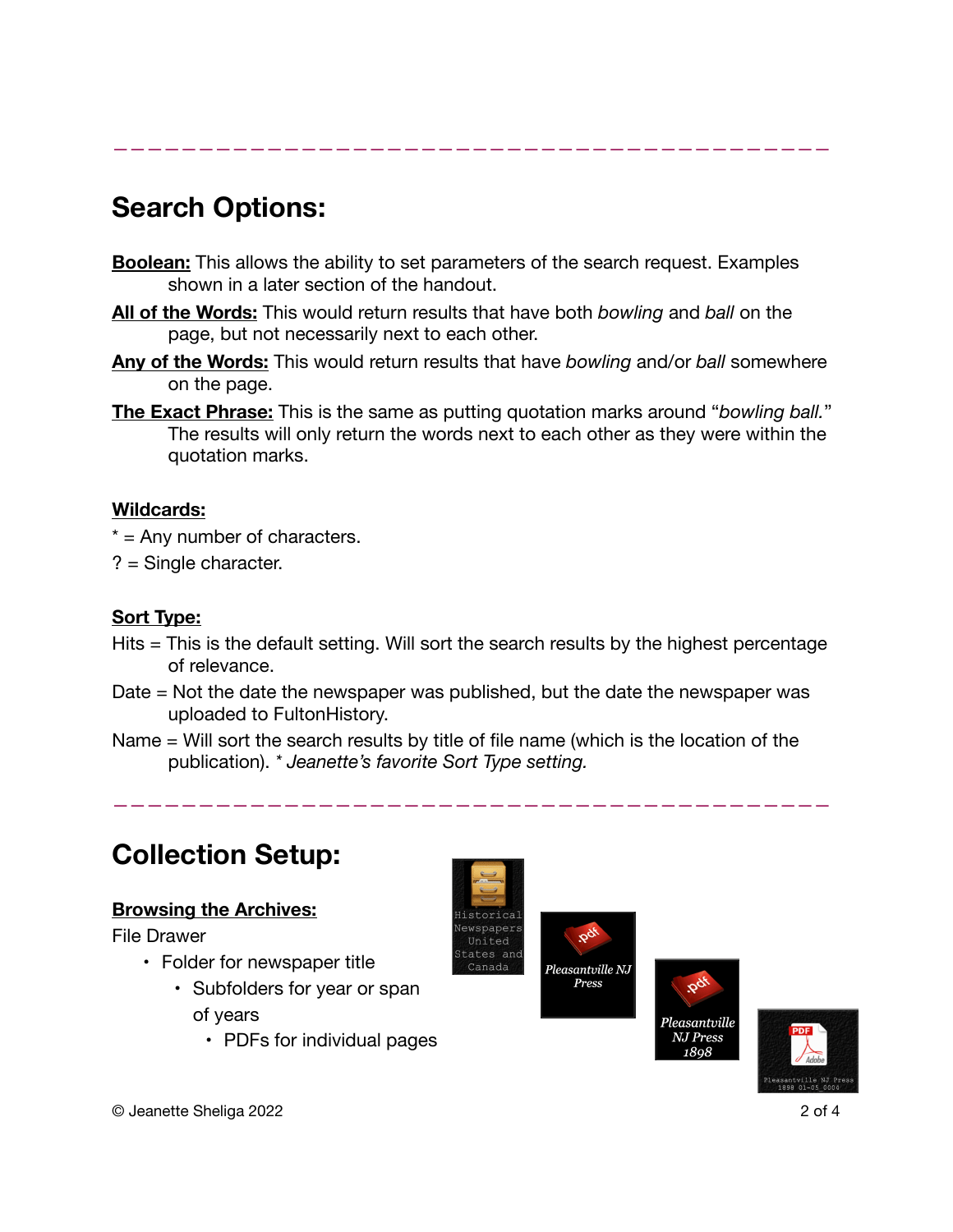### **File Naming System:**

Place: Yonkers NY Title: Statesman Year: 1890 PDF #: 0001



——————————————————————————————————————————

# **Boolean Searching:**

| Name:                                         | Code:                                                                                                                                           | <b>Search Example:</b>                                          | <b>What Does it Mean?:</b>                                                                                                                    |
|-----------------------------------------------|-------------------------------------------------------------------------------------------------------------------------------------------------|-----------------------------------------------------------------|-----------------------------------------------------------------------------------------------------------------------------------------------|
| <b>Words Near Each</b><br>Other               | W/                                                                                                                                              | Patrick w/5 Larkin                                              | The search results will<br>return hits for "Patrick"<br>within 5 words of "Larkin."<br>You can change the<br>number to be higher or<br>lower. |
| And                                           | and                                                                                                                                             | <b>President and Roosevelt</b>                                  | Search results will return<br>the words anywhere on the<br>page (not necessarily next<br>to each other).                                      |
| <b>Filename Contains</b><br><b>Place</b>      | (Filename contains<br>(Place State))<br>The Place and State<br>must be exactly how<br>the name is spelled<br>within the FultonHistory<br>files. | "Clarence Webb" and<br>(Filename contains<br>(Elmira NY))       | This will return the quoted<br>words only from<br>newspapers that have the<br>Elmira NY in the title of the<br>PDF filename.                  |
| <b>Filename Contains</b><br><b>Date</b>       | (Filename contains<br>(Date))                                                                                                                   | "Clarence Webb" and<br>(Filename contains<br>(1911)             | Will return search results<br>with "Clarence Webb" from<br>any PDF that has 1911 in<br>the filename.                                          |
| <b>Filename Contains</b><br><b>Date Range</b> | (Filename contains<br>(Date~~Date))                                                                                                             | "Clarence Webb" and<br>(Filename contains<br>$(1910 \sim 1914)$ | This will allow for search<br>results to include returns<br>from 1910, 1911, 1912,<br>1913, and 1914 in the<br>filename.                      |